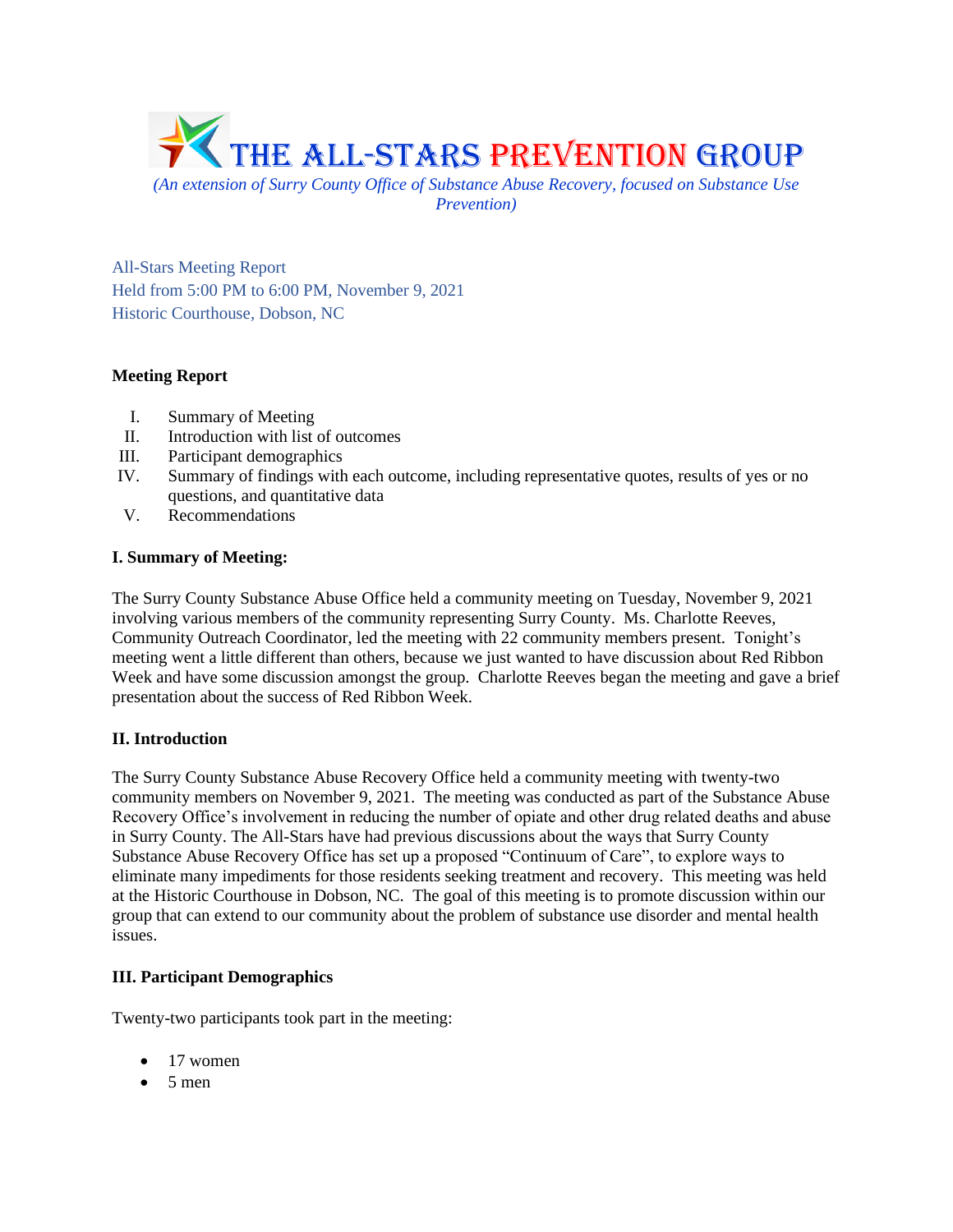#### **IV. Participant Perspectives**

- **Perspective 1:** Charlotte Reeves welcomed every and announced that tonight will be a short meeting with no guest, just group discussion. She first introduced Ms. Deborah Giep to give a short update on the Ride the Road to Recovery program.
- **Perspective 2:** Our first speaker was Ms. Deborah Giep who is the Program Coordinator for Ride the Road to Recovery, which is our transportation program. Ms. Giep gave the number of hours that drivers have spent in the car with people travelling back and forth to treatment and the number of total miles that the program has incurred. There are obstacles they face, the biggest being the problem of communication. She also noted that they are working to resolve these issues. She shared examples of how the drivers speak to the clients that use their services.
- **Perspective 3:** Ms. Reeves discussed the agenda for the meeting and spoke to the group about the many areas that substance use disorder affects the community. She discussed how successful we were for Red Ribbon week and thanked everyone who contributed to the cause. She asked the group to think about ways that we could have improved the event.
- **Perspective 4:** Next, we opened the floor up to general discussion of the All-Stars. The discussion was about volunteering in the area that you have a passion for and where your strengths lie.
- **Perspective 5:** Mr. Jamie Edwards spoke up and noted how there was great diversity in the room. First, he called out some people and announced what agency or non-profit they were from. Each one introduced themselves and spoke. This included Elizabeth Wright representing the Redemption House, Regina Propst representing Insight Human Services, Karl Singletary representing New Horizons, New Beginnings, Wendy Odum from Birches Foundation and Melissa Hiatt from United Fund of Surry.
- **Prevention 6:** Mr. Edwards made the connection that we need to make more effort into getting to know each other and learning about the services each of us offer to fully utilize or recommend these services to others.
- **Prevention 7:** Melissa Hiatt introduced herself as the Executive Director of the United Fund of Surry and offered to help any non-profit in the room in any capacity.
- **Prevention 8:** Ms. Reeves thanked everyone and ended the meeting. She announced that we would take the month of December off due to the holidays and would meet again in January to start more work on our coalition efforts.

# **V. Recommendations**

The All-Star Prevention Group Members that were present all agreed that sharing ideas, monthly, is a great educational opportunity. Once again, everyone agrees that the substance abuse problems continue to be a major issue for those who are suffering with the problem, their families, and our County. The meeting was adjourned and will meet again in the month of November. Everyone was informed to check their email for The All-Star Prevention Group correspondence. The members were briefed that there will also be an email sent out with the November Meeting Minutes and an announcement of the next scheduled meeting date and location. Thank you to the new participants who attended this meeting. It was a great success.